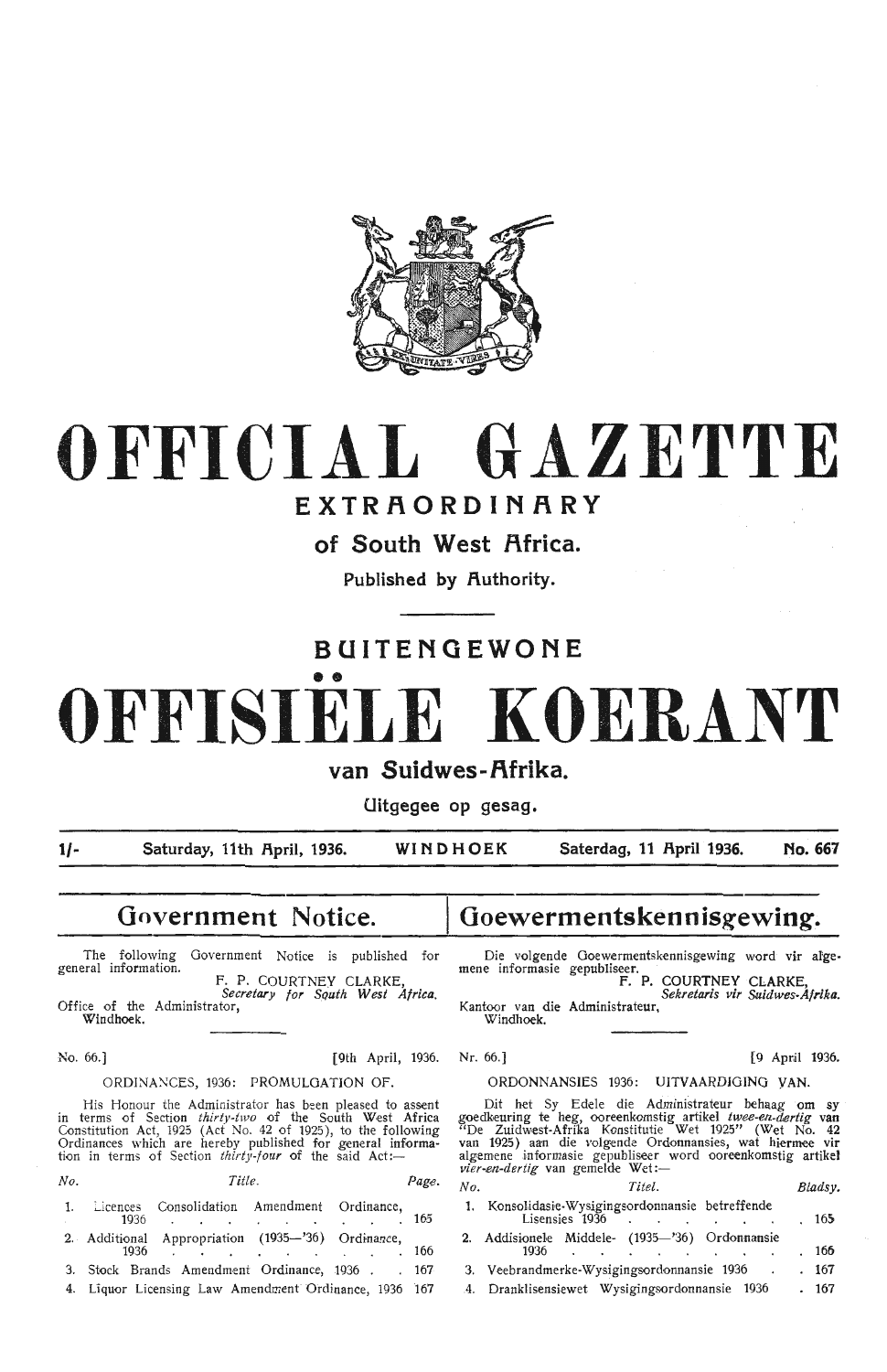No. 1 of 1936.]

#### **ORDINANCE**

**To** provide for the amendment of the law relating to the licensing of trades and occupations.

> *( Assented to 9th April,* 1936.) *(English Text signed by the Administrator.)*

BE IT ORDAINED by the Legislative Assembly for the Territory of South West Africa as follows:-

Section *twelve* of the Licences Consolidation Ordinance, 1935 ( Ordinance No. 13 of 1935), hereinafter called the principal Ordinance, is hereby amended by the addition of the following sub-section as sub-section (2), the present section becoming sub-section (1):

> "(2) If at any time during the year 1936 any person previously licensed in respect of any trade or occupation mentioned in the First Schedule to this Ordinance has omitted to make due application in respect of such licence in terms of the provisions of this Ordinance owing to negligence or inadvertence, the Administrator may in his discretion authorise the issue of a licence to such person in respect of any such trade or occupation ,as \_aforesaid, notwithstand ing any provisions to the contrary in this Ordinance contained."

2. Item 9 of Part I of the First Schedule to the principal Ordinance is hereby deleted and the following **new** item substituted therefor:—

" *Item* 9.

General Dealer -

|       | When the turnover does not exceed |  |  |  |                |  |
|-------|-----------------------------------|--|--|--|----------------|--|
| £1000 |                                   |  |  |  | $\pounds 7100$ |  |

When the turnover does exceed  $£1000$  $£1000$   $£1000$  0

In addition £1 on every  $£1000$  or part thereof of Turnover exceeding  $£1000$ and up to £5000 and £2 on every £1000 or part thereof of Turnover exceeding £5000.

Maximum addition . . . . £300.

This licence shall be required by every person who carries on a trade or business in any shop, store who carries on a trade or business in any shop, store or place where goods, wares, merchandise, farm produce or livestock are sold, bartered or exchanged or offered or exposed for sale, barter or exchange:

Provided that the trade or business so carried on is not covered by any other licence issuable under this **Ordinance** 

Provided further that such licence may be restricted to wholesale transactions, in which case it shall be endorsed with the words  $-$  "To cover wholesale transactions only". The holder of a licence which is so endorsed who carries · on a trade or business as aforesaid otherwise than by wholesale shall be deemed to do so without a licence.

The expressions "wholesale transactions" or "by<br>wholesale" shall mean the sunnly in any cuantifulation whoiesale" shall mean the supply in any quantity to traders duly lioensed in terms of any item occurring in Part I of this Schedule, with the exception of items 5 and 15, and to manufacturers, as hereinafter defined.

#### *Exemptions:*

- (i) A farmer or market gardener in resped of the sale of produce raised or grown by himself
- $(ii)$  A manufacturer as hereinafter defined in respect of the sale of goods manufactured or produced by him within South West Africa; subject to the provisions of the Brewers and Distillers Licences Duty Proclamation, 1924 (Proclamation No. 3 of 1924), or any amendment thereof.

No. 1 van 1936.]

#### **ORDONNANSIE**

Om voorsiening te maak vir die wysiging van die wet betreffende die lisensieverlening aan handel en bedrywe.

*(Ooedgekeur* 9 *April* 1936.) *,( Engefs.e teks cfrur die Admirzistralear geteken.)* 

DIT WORD VERORDEN deur die Wetgewende Vergadering vir die Gebied Suidwes-Afrika as volg:

1. Artikel *t1vaalf* van die Konsolidasie-Ordonnansie betreffende Lisensies 1935 (Ordonnansie No. 13 van 1935), hierna die hoofordonnansie genoem, word hiermee gewysig deur die toevoeging van die yolgende sub-artikel as sub-artikel (2), die teenswoordige artikel word sub-artikel (1):

"(2) Indien te eniger tyd gedurende die jaar 1936 iemand wat vanvevore gelisensieër was ten aansien van die eerste Bylae van enige handel of bedryf vermeld in die Eerste Bylae van hierdie Ordonnansie versuim het om behoorlike appli-<br>kasie te maak ten aansien van sodanige kasie te maak ten aansien van sodanige lisensie oor-<br>eenkomstig die bepalings van hierdie Ordonnansie weens nalatigheid of onagsaamheid, kan die Administrateur na<br>goedvinde die uitreiking van 'n lisensie aan so 'n persoon magtig ten aansien van enig sodanige voor-<br>melde handel of bedryf, nieteenstaande enige teenoor-<br>gestelde bepalings in hierdie Ordonnansie bevat."

2. Item 9 van Deel I van die Eerste Bylae van die hoofordonnansie word hiermee geskrap en deur die volgende nuwe item vervang:-

#### $\frac{1}{2}$

Algemene Handelaar -

As die omset £1000 nie te bowe gaan nie<br>As die omset £1000 te bowe gaan .<br>Boonop £1 op elke £1000 van omset of gedeelte daarvan £ 1000 te bowe gaande tot £5000 en £2 op e!ke £1000 van omset of gedeelte daarvan £5000 te bowe gaande. Maksimum toevoeging £ 7 10 0 £10 0 0 £300 0 0

Hierdie lisensie word benodig deur elke persoon wat 'n bedryf uitoefen of besigheid drywe in enige winkel, pakhuis of plek waar goedere, ware, koopware, boerderyprodukte of lewende hawe verkoop, ver- ruil of uitgewissel of vir verkoop, verruiling of uit-<br>wisseling aangebied of uitgestel word.

Met die verstande dat die bedryf of besigheid wat aldus . uitgeoefen of gedrywe word nie deur enige ander lisensie wat kragtens hierdie Ordonnansie uitreikbaar is, gedek is nie

Met die verstande verder dat sodanige lisensie beperk mag word tot transaksies by die grootmaat, in welke geval dit geëndosseer moet wees met die woorde --<br>"Net om transaksies by die grootmaat te dek." Die houer van 'n lisensie wat aldus geendosseer is wat 'n bedryf uitoefen of besigheid drywe soos voormeld en wat nie by die grootmaat is nie, word geag aldus sonder 'n lisensie te handel.

Die uitdrukkings "transaksies by die grootmaat" of "by die grootmaat" beteken die lewering in enige hoe-veelheid aan behoorlik gelisensieërde handelaars in terme van enige item wat in Deel I van hierdie Bylae voorkom behalwe items 5 and 15, en aan vervaardigers soos hierinlater bepaall

*V ryste! tinge:* 

- (i) 'n Boer of marktuinier ten opsigte van die ver-<br>koop van produkte deur homself aangekweek of gegroei
- (ii) 'n Vervaardiger, soos hierinlater omskrywe, ten opsigte van die verkoop van goedere wat deur hom binne Suidwes-Afrika vervaardig of voort gebring is; onderhewig aan 'die bepalings van "De Brouwers en Distilleerders Licentie Belasting Proklamatie 1924" (Proklamasie No. 3 van 1924)\_ of enige wysiging daarvan.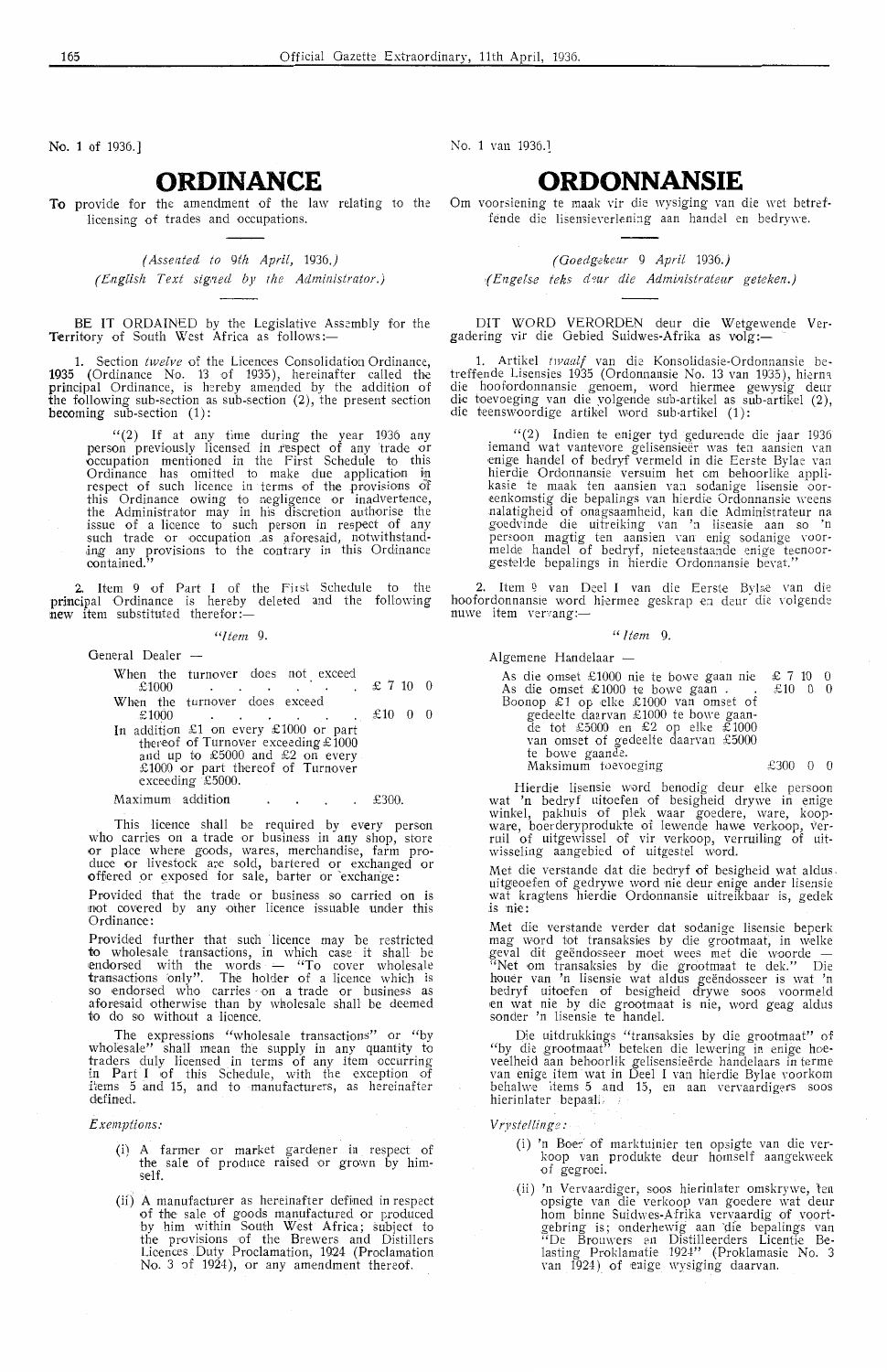"Manufacturer" means any person or as• sociation of persons or company engaged within South West Africa in the production of a finished article from **raw** materials or from a **combination of other materials.** 

(iii) Any builder or contractor, artisan or any other person who supplies materials or fixtures in fulfilment of his contract to do any work or<br>as part of work done or who sells to order only the product of his own skill and labour."

Provided that any retail General Dealer's Licence granted under the provisions of the principal Ordinance shall be deemed to be an unrestricted general dealer's licence in terms of the said Ordinance as amended by this Ordinance. ·

3. Item 1 of Part II of the First Schedule to the principal Ordinance is hereby amended by the deletion of the words " Items 3, 4, 9, 10, 12 and 14 of Part I of this Schedule", occurring in paragraph (1) of Section A thereof, and the substitution therefor of the words -

" any item occurring in Part I of this Schedule with the exception of items 5 and 15, and to manufacturers, as defined in item 9 of Part I of this Schedule."

4. This Ordinance may be cited for all purposes as **the** Licences Consolidation Amendment Ordinance, 1936.

No. 2 of 1936.]

## **ORDINANCE**

**To** apply a further sum not exoeeding twenty-four thousand two hundred and sixty-four pounds towards the service of the Territory of South West Africa for the financial year ending on the 31st day of March, 1936.

#### *( Assented to 9th April,* 1936.) *( Afrikaa,ns text signed* by *the Administrator.)*

BE IT ORDAINED by the Legislative Assembly for the Territory of South West Africa as follows:-

1. The Administration Account of the Territory of South West Africa is hereby charged with the sum of Twenty-one thousand two hundred and sixty-four pounds on Revenue Account and Three thousand pounds on Loan Account to meet certain expenditure over and above the amounts appropriated for the service of the financial year ending on 31st March, 1936, as specified in Ordinance No. 3 of 1935.

2. The money appropriated by this Ordinance shall be applied to the services detailed in the Schedule hereto and mope particularly specified in the Estimates of the Additional Expenditure to .be defrayed from Re\·enue and Loan Funds (S.W.A. 2-'36) as approved by the Legislative Assembly.

3. This Ordinance may be cited for all purposes as the Additional Appropriation (1935-'36) Ordinance, 1936.

SCHEDULE.

| Vote No.                  | Designation of Vote                                                                                    | Amount                         |
|---------------------------|--------------------------------------------------------------------------------------------------------|--------------------------------|
| $\frac{3}{4}$<br>10<br>12 | ON REVENUE ACCOUNT.<br>Agriculture<br>Audit<br>Lands, Deeds and Surveys<br>$\bullet$<br>Native Affairs | £11,324<br>150<br>790<br>9,000 |
|                           | ON LOAN ACCOUNT.                                                                                       | £21,264                        |
| H                         | Loans to Local Authorities                                                                             | 3,000                          |
|                           | Total.                                                                                                 | £24,264                        |

"Vervaardiger" beteken enige persoon of vereniging van persone of maatskappy wat binne Suidwes-Afrika besig is met die produksie van<br>'n klaargemaakte artikel van ruwe materiale of van 'n verbinding van ander materiale.

(iii) Enige bouer of aannemer, ambagsman of enige ander persoon wat materiale of vaste uitrusting in nakoming van sy kontrak om enige werk<br>te doen of as gedeelte van gedane werk of \mt op bestelling net die produkte van sy eie bedrewenheid en werk verkoop."

Met die verstande dat enige Algemene Handelaarslisensie by die kleinmaat wat onder die bepalinge van die hoofordonnansie toegestaan is, geag word 'n onbeperkte Algemene Handelaarslisensie in terme van die genoemde Ordonnansie, soos gewysig deur hierdie Ordonnansie, te wees."

3. Item 1 van Deel II van die Eerste Bylae van die h?ofordonnansie word hiermee gewysig deur skrapping van die woorde "Items 3, 4, 9, 10, 12 en 14 van Deel I van hierdie Bylae", wat in paragraaf (1) van Artikel A daarvan voorkom, en deur vervanging daarvan van die woorde - "enige item wat in Deel I van hierdie Bylae voorkom behalwe items 5 en 15, en aan vervaardigers, soos be-<br>paal in item 9 van Deel I van hierdie Bylae.''

4. Hierdie Ordonnansie kan vir alle doeleindes aangehaal word as die Konsolidasie-Wysigingsordonnansie betreffende Lisensies 1936.

No. 2 van 1936.]

## **ORDONNANSIE**

Tot aanwending van 'n verdere geldbedrag van nie meer as vier-en-twinnig duisend tweehonderd vier-en-sestig pond<br>vir die diens van die Gebied Suidwes-Afrika vir die boekjaar eindigende op die een-en-dertigste dag van<br>Maart 1936.

#### *(Ooedgik eur* 9 *April* 1936.) *(Afrikaanse teks deur die Administrateur geteken.)*

DIT WORD VERORDEN deur die Wetgewende Ver-<br>gadering van die Gebied Suidwes-Afrika as volg :---

1. Die Administrasierekening van die Gebied Suidwes-Afrika word hiermee belas met die bedrag van een-en-twintig duisend tweehonderd vier-en-sestig pond op die Inkomste-<br>rekening en met drieduisend pond op die Leningsrekening tot dekking van sekere uitgawes bo en behalwe die bedrag beskikbaar gestel vir die diens van die boekjaar eindigende op 31 Maart 1936, soos in Ordonnansie No. 3 van 1935 vermeld is.

2. Die geld wat deur hierdie Ordonnansie beskikbaar gestel word moet aangewend word vir die dienste in besonderhede vermeld in die Bylae tot hierdie Ordonnansie en omstandiger uiteengesit in die Begroting van Addisionele Uitgawes wat gedek moet word uit Inkomste- en Lenings-<br>fondse (S.W.A. 2—'36), soos deur die Wetgewende Ver-<br>gadering goedgekeur.

3. Hierdie Ordonnansie kan vir alle doeleindes aange-<br>haal word as die Addisionele Middele- (1935—'36) Ordon-<br>nansie 1936.

BYLAE.

| No. van<br>Be-<br>grotings-<br>pos. | Benaming van Begrotingspos                                                                                  | Bedrag                                    |
|-------------------------------------|-------------------------------------------------------------------------------------------------------------|-------------------------------------------|
| $\frac{3}{4}$<br>10<br>12           | INKOMSTEREKENING.<br>OΡ<br>Landbou<br>Ouditeursafdeling<br>Lande, Registrasie en Opmetings<br>Naturellesake | £11,324<br>150<br>790<br>9,000<br>£21,264 |
| Н                                   | LENINGSREKENING.<br>OP<br>Lenings aan Plaaslikebesture<br>Totaal.                                           | 3,000<br>£24,264                          |